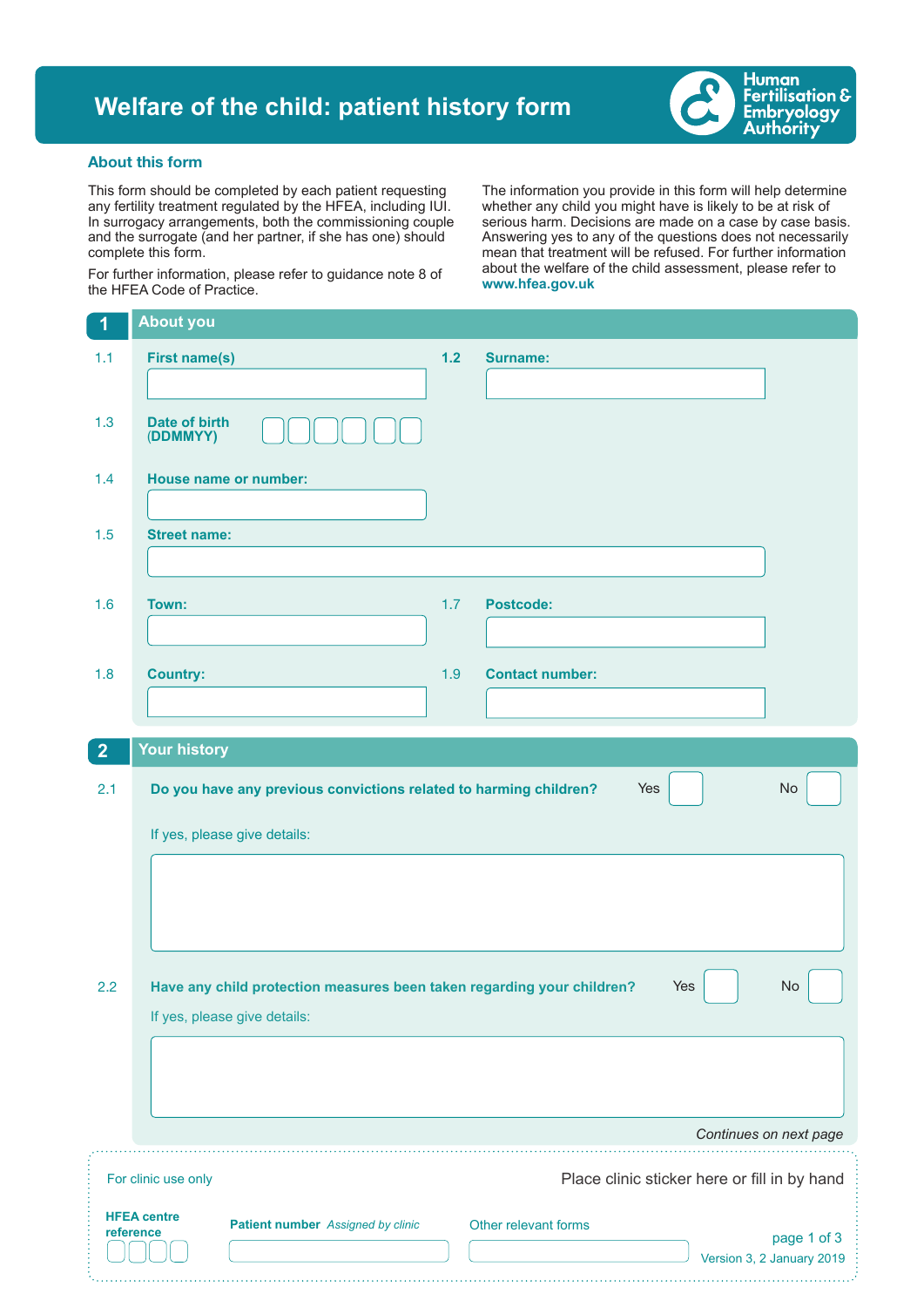| $\overline{2}$                                                     | Your history continued                                                                                          |  |  |  |  |
|--------------------------------------------------------------------|-----------------------------------------------------------------------------------------------------------------|--|--|--|--|
| 2.3                                                                | Is there any serious violence or discord within your family environment?<br>Yes<br><b>No</b>                    |  |  |  |  |
|                                                                    | If yes, please give details:                                                                                    |  |  |  |  |
|                                                                    |                                                                                                                 |  |  |  |  |
|                                                                    |                                                                                                                 |  |  |  |  |
|                                                                    |                                                                                                                 |  |  |  |  |
| 2.4                                                                | Do you have any mental or physical conditions?<br>Yes<br>No                                                     |  |  |  |  |
|                                                                    | If yes, please give details:                                                                                    |  |  |  |  |
|                                                                    |                                                                                                                 |  |  |  |  |
|                                                                    |                                                                                                                 |  |  |  |  |
|                                                                    |                                                                                                                 |  |  |  |  |
| 2.5                                                                | To your knowledge, is your child at increased risk of any transmissible<br>Yes<br>No<br>or inherited disorders? |  |  |  |  |
|                                                                    |                                                                                                                 |  |  |  |  |
|                                                                    | If yes, please give details:                                                                                    |  |  |  |  |
|                                                                    |                                                                                                                 |  |  |  |  |
|                                                                    |                                                                                                                 |  |  |  |  |
| 2.6                                                                | No<br>Do you have any drug or alcohol problems?<br>Yes                                                          |  |  |  |  |
|                                                                    |                                                                                                                 |  |  |  |  |
|                                                                    | If yes, please give details:                                                                                    |  |  |  |  |
|                                                                    |                                                                                                                 |  |  |  |  |
|                                                                    |                                                                                                                 |  |  |  |  |
| 2.7                                                                | Are there any other aspects of your life or medical history which may pose a risk of serious harm               |  |  |  |  |
|                                                                    | to any child you might have or anything which might impair your ability to care for such a child?               |  |  |  |  |
|                                                                    | Yes<br>No                                                                                                       |  |  |  |  |
|                                                                    | If yes, please give details:                                                                                    |  |  |  |  |
|                                                                    |                                                                                                                 |  |  |  |  |
|                                                                    |                                                                                                                 |  |  |  |  |
|                                                                    | Your signature<br>Date (DDMMYY)                                                                                 |  |  |  |  |
|                                                                    |                                                                                                                 |  |  |  |  |
|                                                                    | For clinic use only                                                                                             |  |  |  |  |
| Place clinic sticker here or fill in by hand<br><b>HFEA centre</b> |                                                                                                                 |  |  |  |  |
|                                                                    | Patient number Assigned by clinic<br>Other relevant forms<br>reference<br>page 2 of 3                           |  |  |  |  |
|                                                                    | Version 3, 2 January 2019                                                                                       |  |  |  |  |